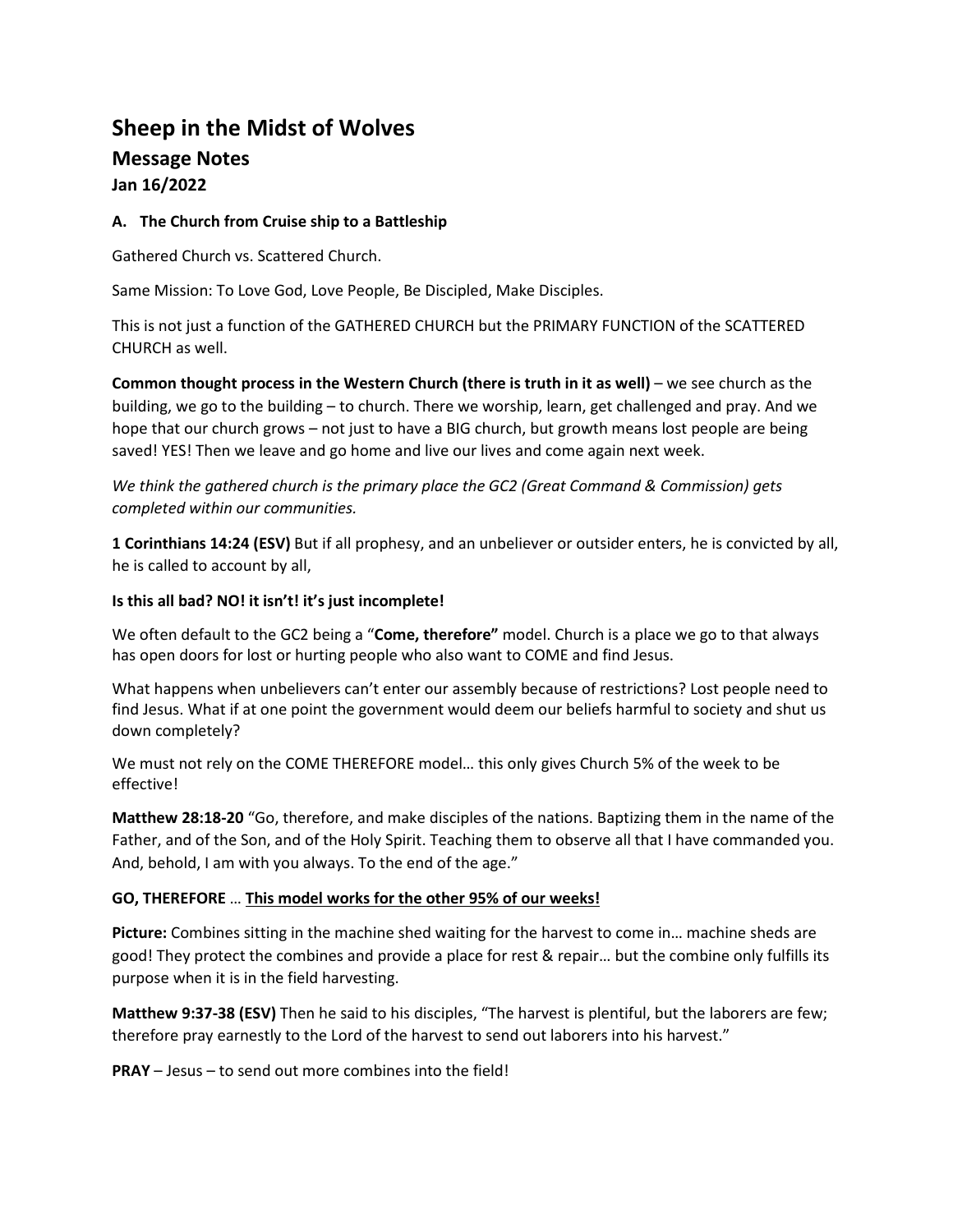**MISSION of the Church MINDSET SHIFT:** IF fulfilling the Great Command & Great Commission is going to be our GOAL – then we must move from "COME, THEREFORE" (Cruiseship) model only and adopt a, "GO, THEREFORE" (Battleship) where we embrace being SENT OUT.

**Does this mean we don't need the gathered church and to COME together? NO!** Believers need to gather, we need to support each other, stir each other to good works, etc. YES. Like the combine in the machine shed… a place to rest, recharge and repair.

### **B. GATHERED CHURCH: vital! Ecclesia means GATHERED.**

### **Hebrews 10:19-25 (ESV)**

Therefore, brothers, since we have confidence to enter the holy places by the blood of Jesus, by the new and living way that he opened for us through the curtain, that is, through his flesh, and since we have a great priest over the house of God, let us draw near with a true heart in full assurance of faith, with our hearts sprinkled clean from an evil conscience and our bodies washed with pure water. Let us hold fast the confession of our hope without wavering, for he who promised is faithful. And let us consider how to stir up one another to love and good works, not neglecting to meet together, as is the habit of some, but encouraging one another, and all the more as you see the Day drawing near.

### **Two Relationships are talked about here:**

- 1. **Relationship with God** "let us draw near" this is something we do privately AND within community.
- 2. **Do not neglect meeting together** encouraging each other, stirring each other on to good works
	- a. Teaching, learning, be discipled, encouragement, stirring each other on, support, accountability, prayer, worshipping together, serving each other, bearing each others burdens.

### **3 strategies for engaging with the GATHERED Church:**

## **Acts 2 says they went to the temple together and met in homes together…**

- 1. **Weekend services come – sign up.** We LOVE having you here!
- 2. **Invite a friend, or two or another family and watch the weekend service together at home**.
	- a. Working within the Public Health Order  $\circled{c}$ 
		- i. Meeting sing together, watch message, pray for each other, enjoy a meal together! LOVE LOVE LOVE THIS!
		- ii. Families: set up a TV for kids and one for adults. Kids watch KCO together, while adults watch the Weekend service.
		- iii. I have had multiple families talk about some of the benefits of watching online.. they are able to pause and do Q&A… GREAT!

## **3. Small groups: believers meeting weekly.**

- a. Face to face is best but for those who can't or aren't comfortable. ZOOM is better than NOTHING.
- b. We need to encourage each other, to stir each other on, to speak truth into each other's lives… we need accountability… we need people we can share our burdens with so we can carry them together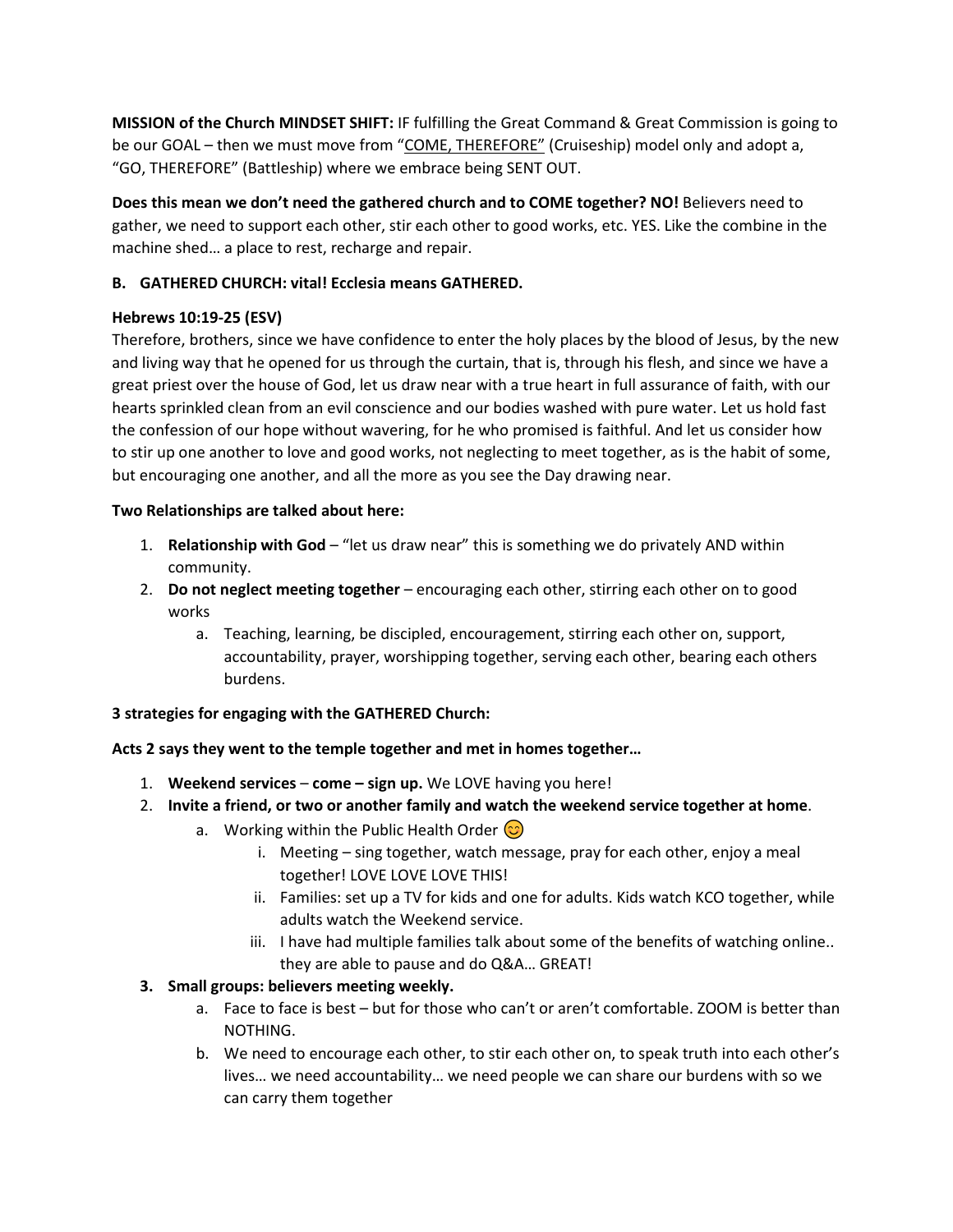- c. If you don't have a group, **get together with a friend or two or a family member** start doing the above!
- d. If you are looking for help with your group let us know! We have LOTS of great resources to help you get started. Whether The Way discipleship materials and more, we have stuff from basic bible study ideas to more advanced topical resources.

**This gathering of the church is IMPORTANT** for training up believers, for growth, for togetherness and encouragement. – We NEED EACH OTHER.

### C. **We need to ENGAGE as the Scattered Church… "Go, therefore…"**

The primary place we fulfill the mission of the church  $-$  GC squared  $-$  is in regular life!

### **This is the BATTLESHIP being sent out on MISSION! And we aren't being sent into calm seas!**

**Matthew 10:16-17** Behold, I am sending you out as sheep in the midst of wolves. So be wise as serpents, and innocent as doves.

This charge comes a few verses after Jesus' cry to send out more laborers into the field. The harvest is PEOPLE. Lost people. And the strategy to reach those people was to use the Church – Believers – who would be willing to GO and bring the GOOD NEWS to the people in their spheres of influence.

We are being sent out on mission into a lost world, a world that is increasingly hostile towards us as believers… our beliefs aren't popular…

**Matthew 10:24-42 (ESV)** "A disciple is not above his teacher, nor a servant above his master. It is enough for the disciple to be like his teacher, and the servant like his master. If they have called the master of the house Beelzebul, how much more will they malign those of his household… "So have no fear of them, for nothing is covered that will not be revealed, or hidden that will not be known. What I tell you in the dark, say in the light, and what you hear whispered, proclaim on the housetops… And a person's enemies will be those of his own household. Whoever loves father or mother more than me is not worthy of me, and whoever loves son or daughter more than me is not worthy of me. And whoever does not take his cross and follow me is not worthy of me. Whoever finds his life will lose it, and whoever loses his life for my sake will find it.

Strong words. Sobering words by Jesus.

### **Three Key Points for being a Battleship Church:**

- **1. Our ENEMY is NOT people**, rather, it is the devil himself. **1 Peter 5:8 (ESV)** Be sober-minded; be watchful. Your adversary the devil prowls around like a roaring lion, seeking someone to devour.
- **2. Sheep in the midst of wolves –** sheep don't fight with teeth & claw. We fight by laying down our lives for others. Just as Jesus did. We love them.
	- a. What will we do when people disagree with us? or hate us? or accuse us falsely?
	- b. Forgiveness will be a POWERFUL tool for us!
	- c. We will also need to be sensitive to the Spirit! "wise as serpents, innocent as doves"
	- d. The Lord will lead us in how to engage with people, when to engage, and when NOT to engage..
- **3. Our primary weapons (big guns) are LOVE, TRUTH & PRAYER.**